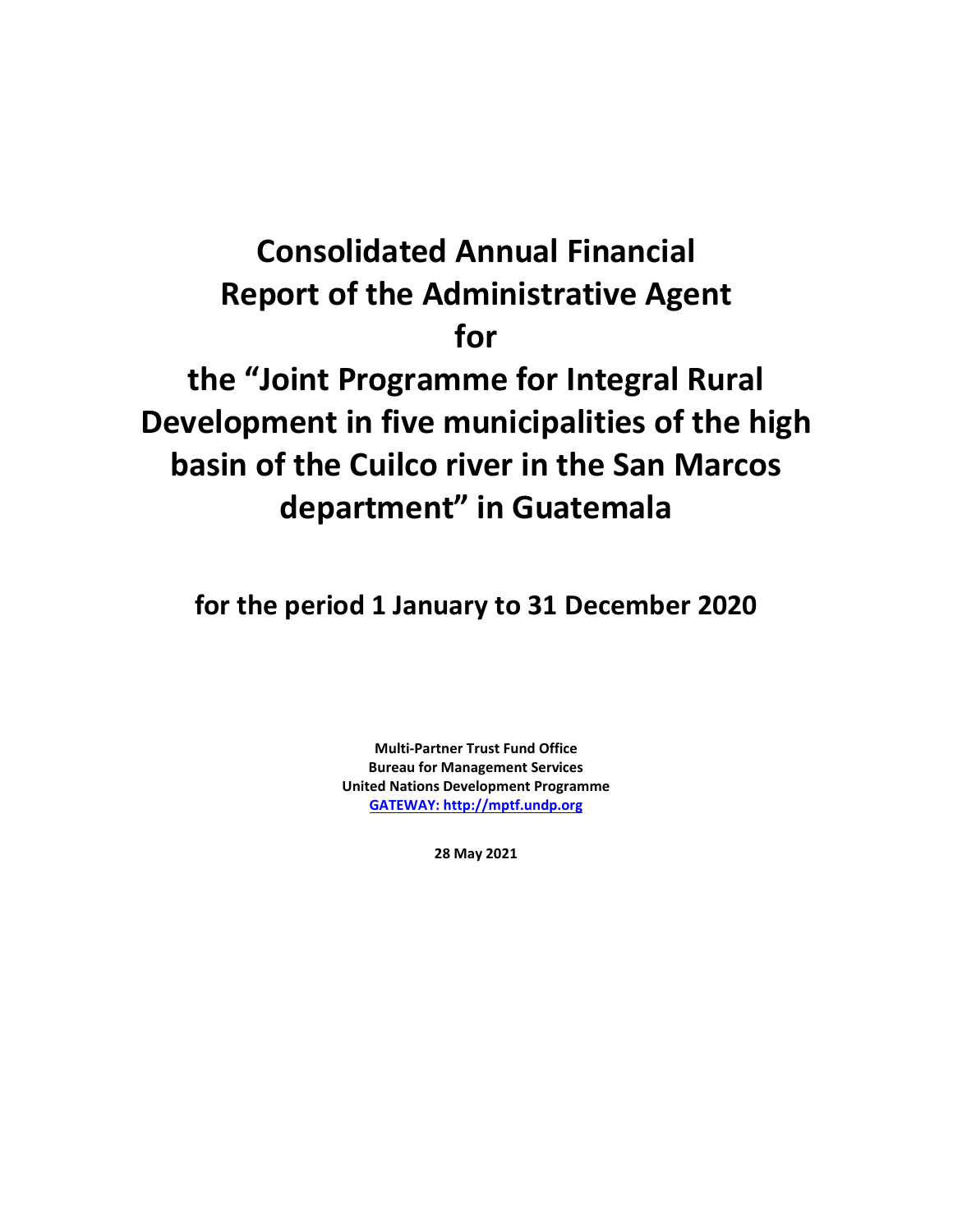JP GUATEMALA CUILCO CONSOLIDATED ANNUAL FINANCIAL REPORT **2020**

# **PARTICIPATING ORGANIZATIONS CONTRIBUTORS**



Food and Agriculture Organization (FAO)



Pan American Health Organization (PAHO)



United Nations Development Programme (UNDP)



Swedish International Development Cooperation Agency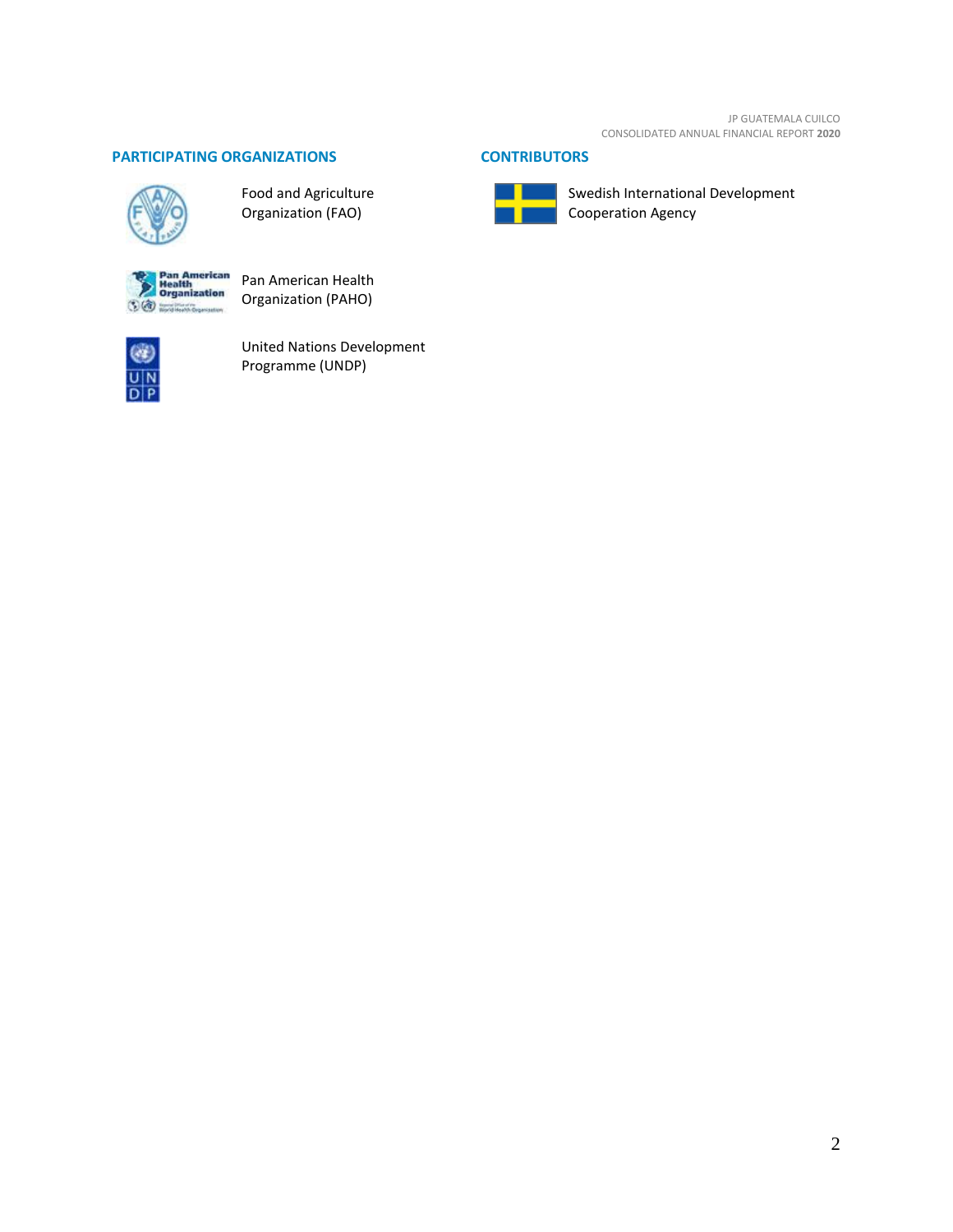# **DEFINITIONS**

# **Allocation**

Amount approved by the Steering Committee for a project/programme.

# **Approved Project/Programme**

A project/programme including budget, etc., that is approved by the Steering Committee for fund allocation purposes.

# **Contributor Commitment**

Amount(s) committed by a donor to a Fund in a signed Standard Administrative Arrangement with the UNDP Multi-Partner Trust Fund Office (MPTF Office), in its capacity as the Administrative Agent. A commitment may be paid or pending payment.

# **Contributor Deposit**

Cash deposit received by the MPTF Office for the Fund from a contributor in accordance with a signed Standard Administrative Arrangement.

# **Delivery Rate**

The percentage of funds that have been utilized, calculated by comparing expenditures reported by a Participating Organization against the 'net funded amount'.

# **Indirect Support Costs**

A general cost that cannot be directly related to any particular programme or activity of the Participating Organizations. UNDG policy establishes a fixed indirect cost rate of 7% of programmable costs.

### **Net Funded Amount**

Amount transferred to a Participating Organization less any refunds transferred back to the MPTF Office by a Participating Organization.

# **Participating Organization**

A UN Organization or other inter-governmental Organization that is an implementing partner in a Fund, as represented by signing a Memorandum of Understanding (MOU) with the MPTF Office for a particular Fund.

# **Project Expenditure**

The sum of expenses and/or expenditure reported by all Participating Organizations for a Fund irrespective of which basis of accounting each Participating Organization follows for donor reporting.

# **Project Financial Closure**

A project or programme is considered financially closed when all financial obligations of an operationally completed project or programme have been settled, and no further financial charges may be incurred.

# **Project Operational Closure**

A project or programme is considered operationally closed when all programmatic activities for which Participating Organization(s) received funding have been completed.

# **Project Start Date**

Date of transfer of first instalment from the MPTF Office to the Participating Organization.

# **Total Approved Budget**

This represents the cumulative amount of allocations approved by the Steering Committee.

# **US Dollar Amount**

The financial data in the report is recorded in US Dollars and due to rounding off of numbers, the totals may not add up.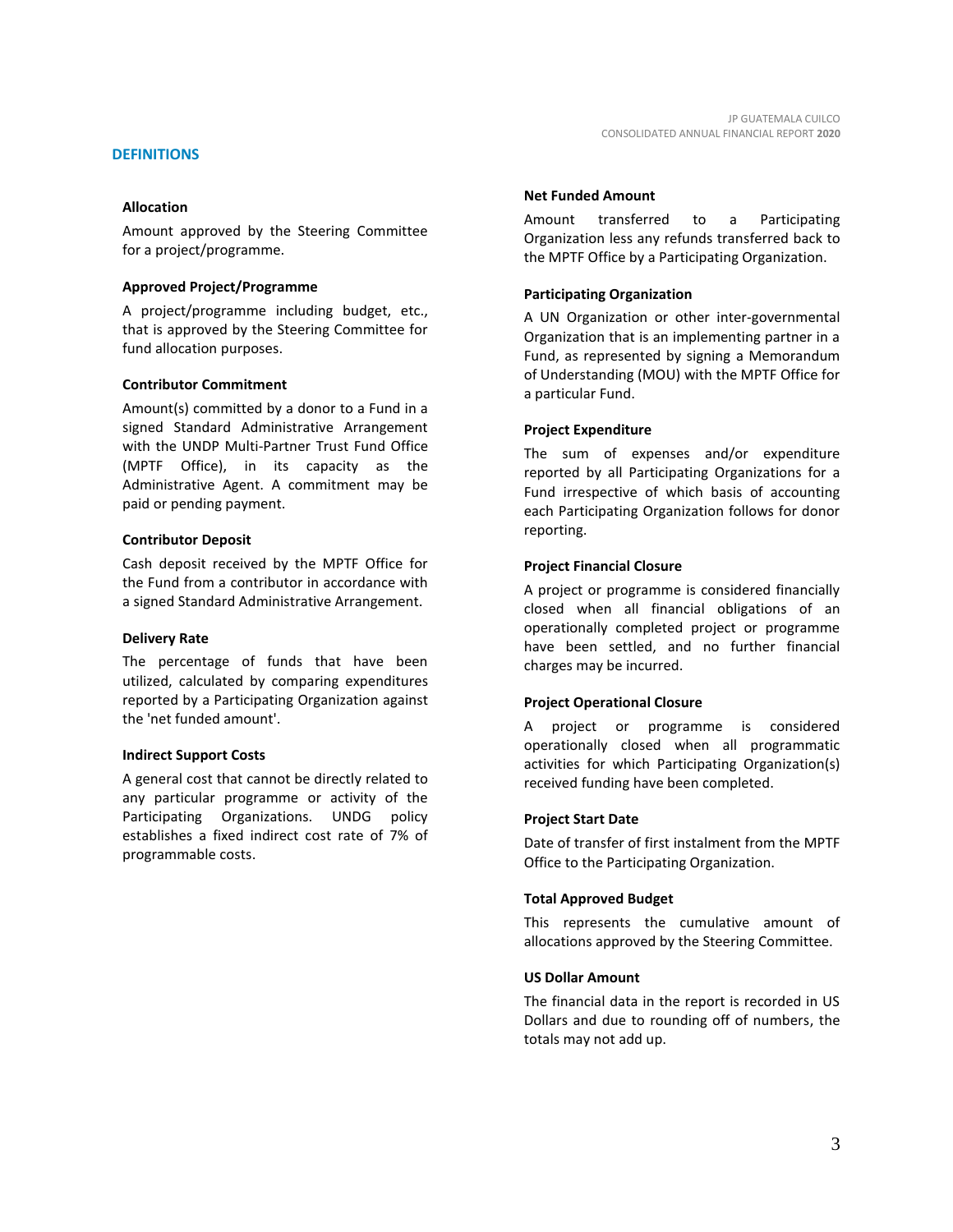#### JP GUATEMALA CUILCO CONSOLIDATED ANNUAL FINANCIAL REPORT **2020**

# **TABLE OF CONTENTS**.

| 10 |
|----|
|    |
|    |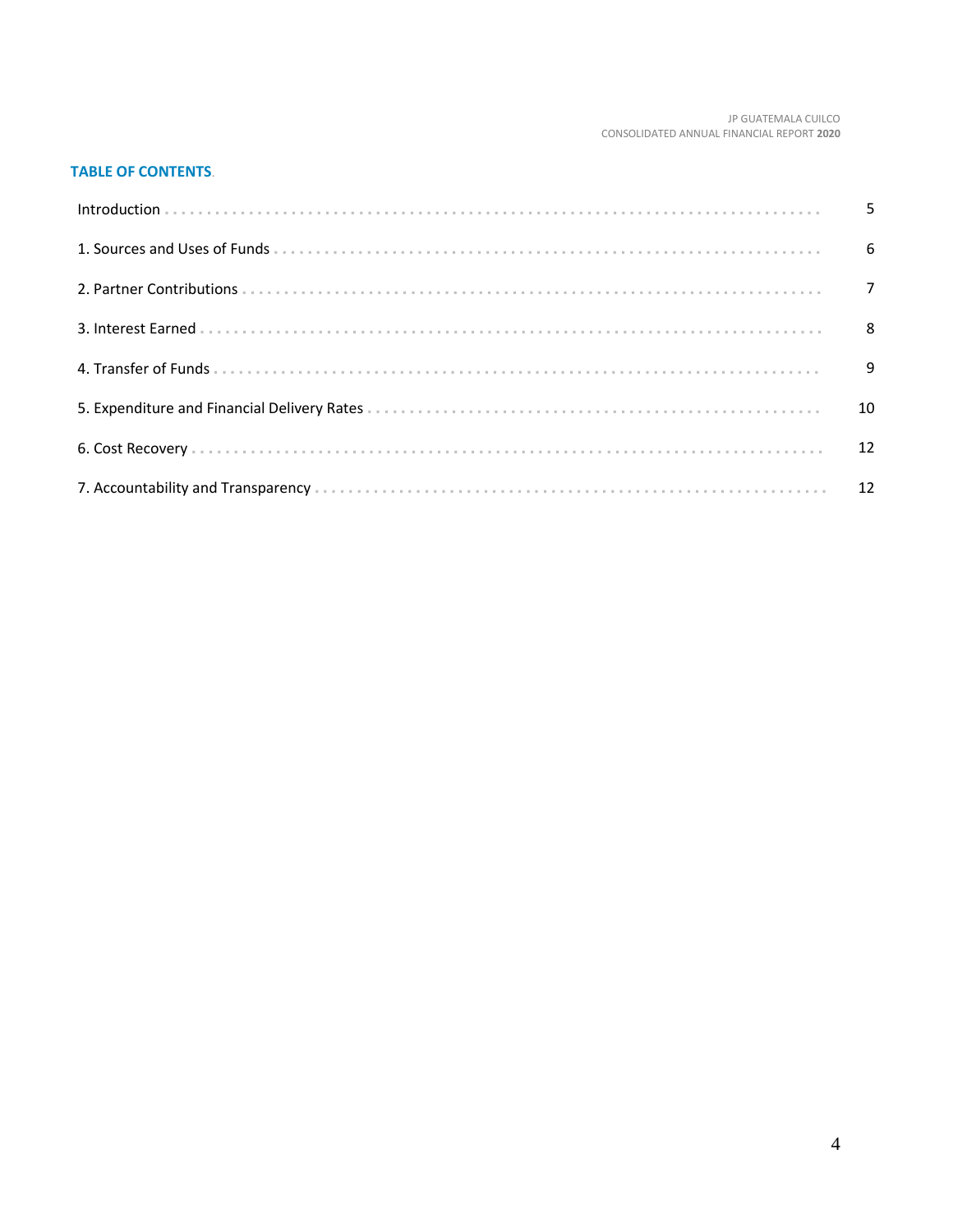#### **INTRODUCTION**

This Consolidated Annual Financial Report of the **"Joint Programme for Integral Rural Development in five municipalities of the high basin of the Cuilco river in the San Marcos department" in Guatemala**  is prepared by the United Nations Development Programme (UNDP) Multi-Partner Trust Fund Office (MPTF Office) in fulfillment of its obligations as Administrative Agent, as per the Joint Programme Document, the Memorandum of Understanding (MOU) signed between the UNDP MPTF Office and the Participating Organizations, and the Standard Administrative Arrangement (SAA) signed with contributors.

The MPTF Office, as Administrative Agent, is responsible for concluding an MOU with Participating Organizations and SAAs with contributors. It receives, administers and

manages contributions, and disburses these funds to the Participating Organizations. The Administrative Agent prepares and submits annual consolidated financial reports, as well as regular financial statements, for transmission to contributors.

This consolidated financial report covers the period 1 January to 31 December **2020** and provides financial data on progress made in the implementation of projects of the **"Joint Programme for Integral Rural Development in five municipalities of the high basin of the Cuilco river in the San Marcos department" in Guatemala**. It is posted on the MPTF Office GATEWAY [\(http://mptf.undp.org/factsheet/fund/JGT20\)](http://mptf.undp.org/factsheet/fund/JGT20).

The financial data in the report is recorded in US Dollars and due to rounding off of numbers, the totals may not add up.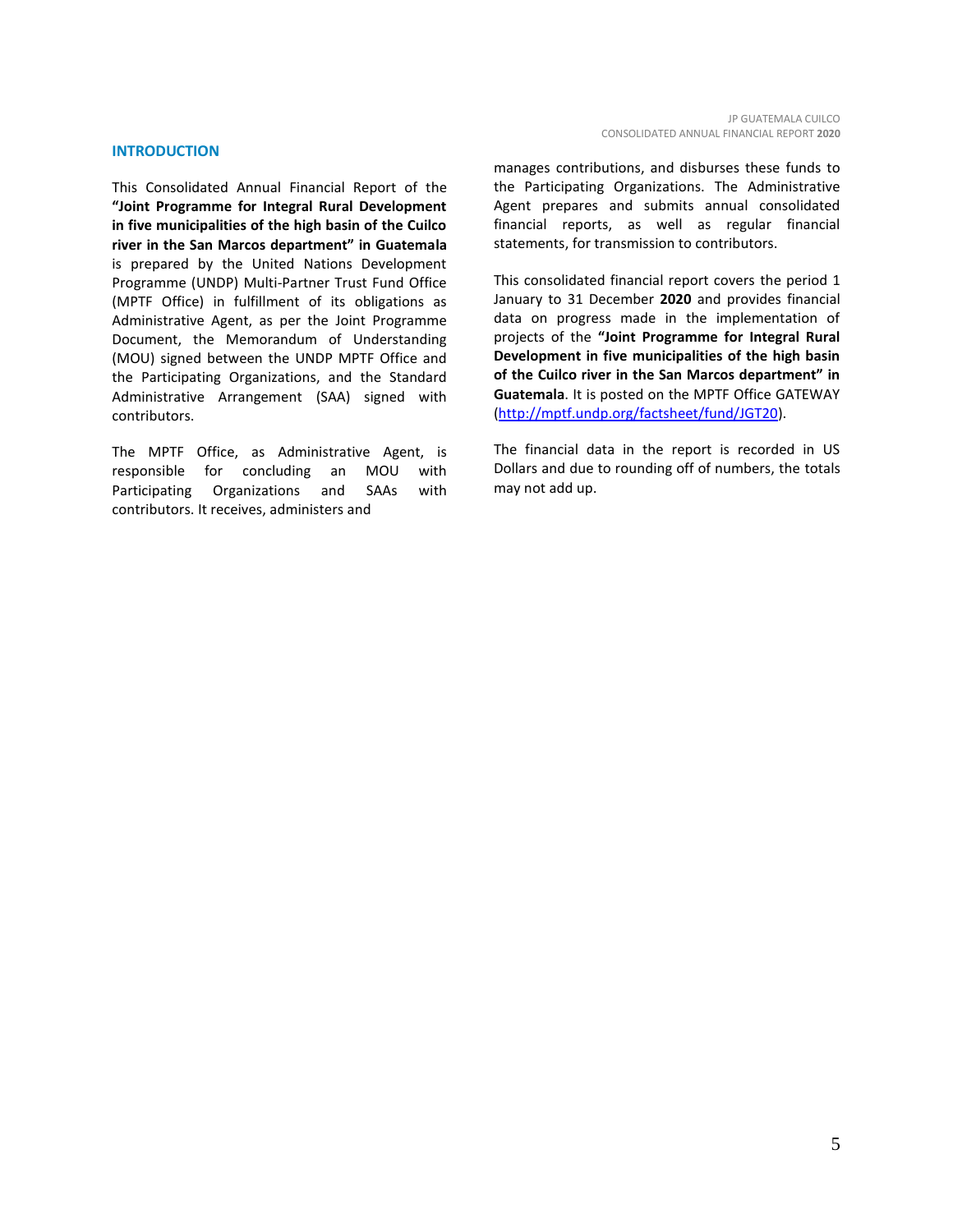#### **2020 FINANCIAL PERFORMANCE**

This chapter presents financial data and analysis of the **"Joint Programme for Integral Rural Development in five municipalities of the high basin of the Cuilco river in the San Marcos department" in Guatemala** using the pass-through funding modality as of 31 December **2020**. Financial information for this Fund is also available on the MPTF Office GATEWAY, at the following address: [http://mptf.undp.org/factsheet/fund/JGT20.](http://mptf.undp.org/factsheet/fund/JGT20)

#### **1. SOURCES AND USES OF FUNDS**

As of 31 December **2020**, **1** contributor deposited US\$ **7,682,900** in contributions and US\$ **24,576** was earned in interest.

The cumulative source of funds was US\$ **7,707,476**.

Of this amount, US\$ **7,520,428** has been net funded to **3** Participating Organizations, of which US\$ **7,089,651** has been reported as expenditure. The Administrative Agent fee has been charged at the approved rate of 1% on deposits and amounts to US\$ **76,829**. Table 1 provides an overview of the overall sources, uses, and balance of the **"Joint Programme for Integral Rural Development in five municipalities of the high basin of the Cuilco river in the San Marcos department" in Guatemala** as of 31 December 2020.

|                                                                 | Annual 2019 | Annual 2020 | <b>Cumulative</b> |
|-----------------------------------------------------------------|-------------|-------------|-------------------|
| <b>Sources of Funds</b>                                         |             |             |                   |
| Contributions from donors                                       | 1,373,180   | 1,233,781   | 7,682,900         |
| Fund Earned Interest and Investment Income                      | 6,344       | 2,851       | 24,576            |
| Interest Income received from Participating Organizations       |             |             |                   |
| Refunds by Administrative Agent to Contributors                 |             |             |                   |
| Fund balance transferred to another MDTF                        |             |             |                   |
| Other Income                                                    |             |             |                   |
| <b>Total: Sources of Funds</b>                                  | 1,379,524   | 1,236,631   | 7,707,476         |
| <b>Use of Funds</b>                                             |             |             |                   |
| Transfers to Participating Organizations                        | 1,812,410   | 1,221,434   | 7,720,428         |
| Refunds received from Participating Organizations               |             |             | (200,000)         |
| <b>Net Funded Amount</b>                                        | 1,812,410   | 1,221,434   | 7,520,428         |
| <b>Administrative Agent Fees</b>                                | 13,732      | 12,338      | 76,829            |
| Direct Costs: (Steering Committee, Secretariatetc.)             |             |             |                   |
| <b>Bank Charges</b>                                             | 48          | 12          | 122               |
| <b>Other Expenditures</b>                                       |             |             |                   |
| <b>Total: Uses of Funds</b>                                     | 1,826,189   | 1,233,784   | 7,597,379         |
| Change in Fund cash balance with Administrative Agent           | (446, 666)  | 2,847       | 110,097           |
| Opening Fund balance (1 January)                                | 553,915     | 107,250     |                   |
| <b>Closing Fund balance (31 December)</b>                       | 107,250     | 110,097     | 110,097           |
| Net Funded Amount (Includes Direct Cost)                        | 1,812,410   | 1,221,434   | 7,520,428         |
| Participating Organizations' Expenditure (Includes Direct Cost) | 1,567,343   | 1,674,366   | 7,089,651         |
| <b>Balance of Funds with Participating Organizations</b>        |             |             | 430,778           |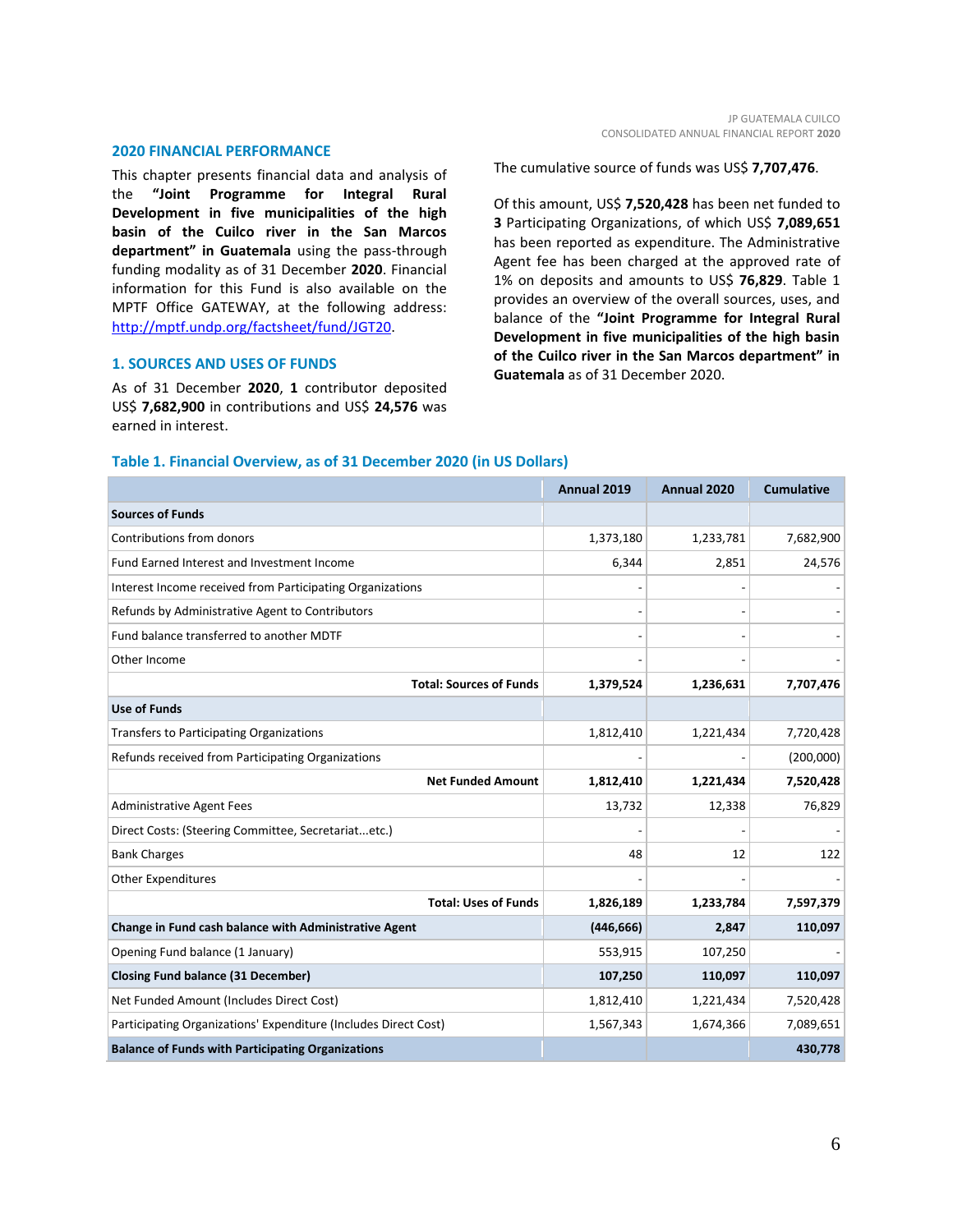# **2. PARTNER CONTRIBUTIONS**

Table 2 provides information on cumulative contributions received from all contributors to this Fund as of 31 December **2020**.

The **"Joint Programme for Integral Rural Development in five municipalities of the high basin of the Cuilco river in the San Marcos department" in Guatemala** is currently being financed by **1** contributor, as listed in the table below.

The table below includes commitments made up to 31 December **2020** through signed Standard Administrative Agreements, and deposits made through **2020**. It does not include commitments that were made to the fund beyond **2020**.

# **Table 2. Contributors' Commitments and Deposits, as of 31 December 2020 (in US Dollars)**

| <b>Contributors</b>                                  | <b>Total</b><br>Commitments | <b>Prior Years</b><br>as of 31-Dec-2019<br><b>Deposits</b> | <b>Current Year</b><br>Jan-Dec-2020<br><b>Deposits</b> | <b>Total</b><br><b>Deposits</b> |
|------------------------------------------------------|-----------------------------|------------------------------------------------------------|--------------------------------------------------------|---------------------------------|
| Swedish International Development Cooperation Agency | 7,682,900                   | 6,449,120                                                  | 1,233,781                                              | 7,682,900                       |
| <b>Grand Total</b>                                   | 7,682,900                   | 6,449,120                                                  | 1,233,781                                              | 7,682,900                       |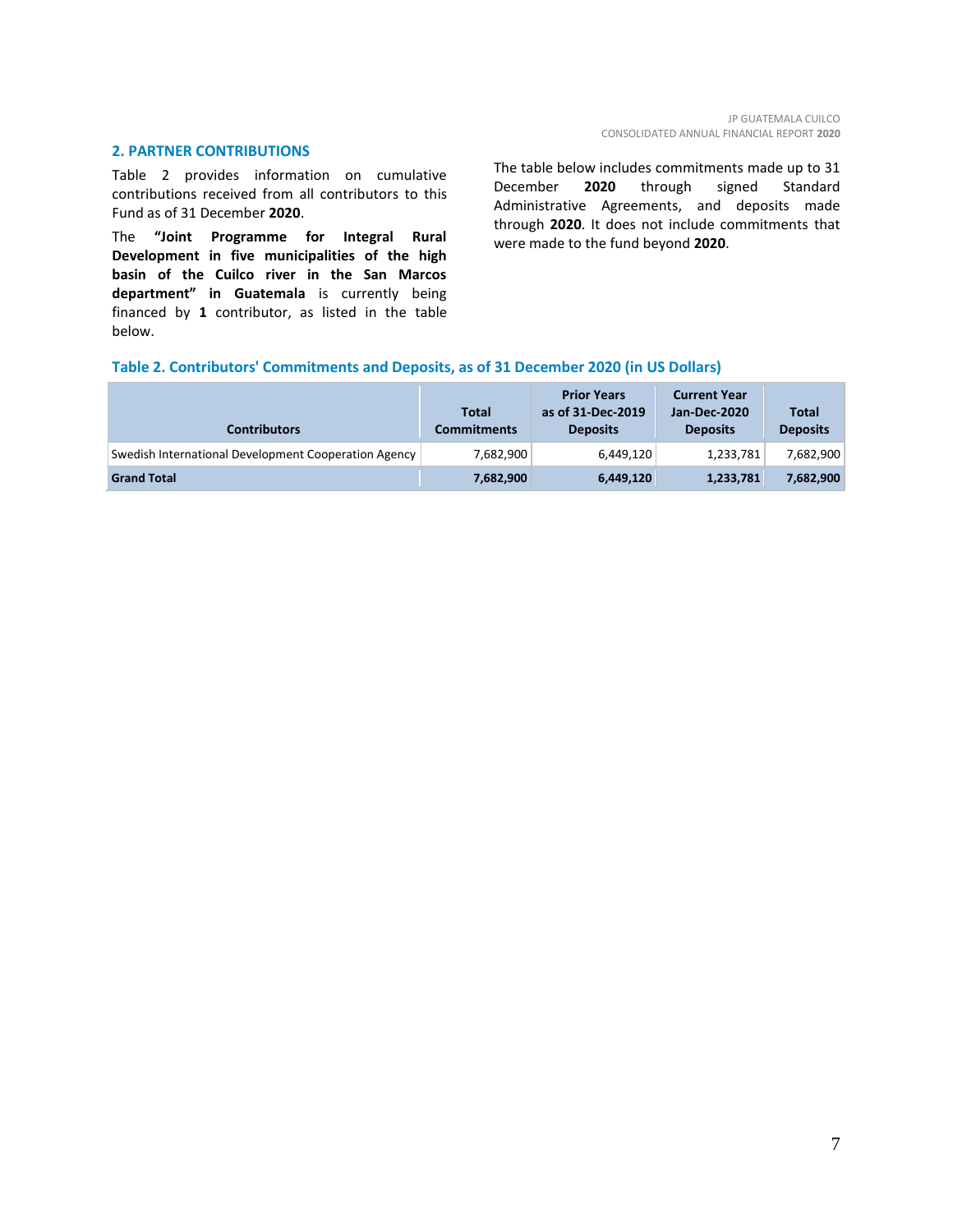# **3. INTEREST EARNED**

Interest income is earned in two ways: 1) on the balance of funds held by the Administrative Agent (Fund earned interest), and 2) on the balance of funds held by the Participating Organizations (Agency earned interest) where their Financial Regulations and Rules allow return of interest to the AA.

As of 31 December **2020**, Fund earned interest amounts to US\$ **24,576**.

Details are provided in the table below.

# **Table 3. Sources of Interest and Investment Income, as of 31 December 2020 (in US Dollars)**

| <b>Interest Earned</b>                     | <b>Prior Years</b><br>as of 31-Dec-2019 | <b>Current Year</b><br>Jan-Dec-2020 | <b>Total</b> |
|--------------------------------------------|-----------------------------------------|-------------------------------------|--------------|
| <b>Administrative Agent</b>                |                                         |                                     |              |
| Fund Earned Interest and Investment Income | 21,725                                  | 2,851                               | 24,576       |
| <b>Total: Fund Earned Interest</b>         | 21,725                                  | 2,851                               | 24,576       |
| <b>Grand Total</b>                         | 21,725                                  | 2,851                               | 24,576       |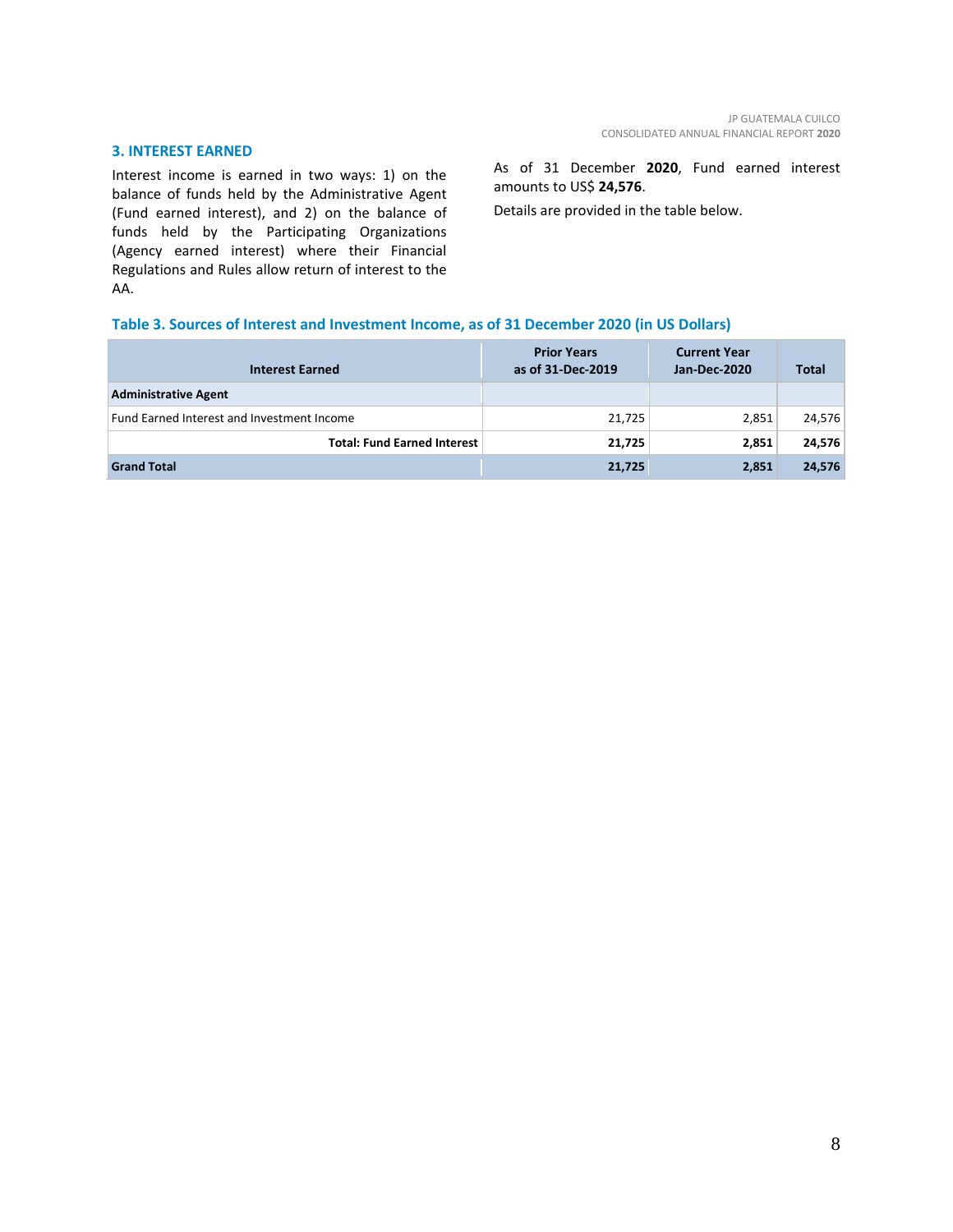### **4. TRANSFER OF FUNDS**

Allocations to Participating Organizations are approved by the Steering Committee and disbursed by the Administrative Agent. As of 31 December **2020**, the AA has transferred US\$ **7,520,428** to **3** Participating Organizations (see list below).

Table 4 provides additional information on the refunds received by the MPTF Office, and the net funded amount for each of the Participating Organizations.

# **Table 4. Transfer, Refund, and Net Funded Amount by Participating Organization, as of 31 December 2020 (in US Dollars)**

| Participating<br><b>Organization</b> | Prior Years as of 31-Dec-2019 |                |                   | <b>Current Year Jan-Dec-2020</b> |                |                   | <b>Total</b>     |                |                   |
|--------------------------------------|-------------------------------|----------------|-------------------|----------------------------------|----------------|-------------------|------------------|----------------|-------------------|
|                                      | <b>Transfers</b>              | <b>Refunds</b> | <b>Net Funded</b> | <b>Transfers</b>                 | <b>Refunds</b> | <b>Net Funded</b> | <b>Transfers</b> | <b>Refunds</b> | <b>Net Funded</b> |
| <b>FAO</b>                           | 1,755,731                     |                | 1,755,731         | 237,175                          |                | 237,175           | 1,992,906        |                | 1,992,906         |
| PAHO/WHO                             | 1,447,952                     |                | 1,447,952         | 312.217                          |                | 312,217           | 1,760,169        |                | 1,760,169         |
| <b>UNDP</b>                          | 3,095,311                     |                | 3,095,311         | 672.042                          |                | 672,042           | 3,767,353        |                | 3,767,353         |
| <b>Grand Total</b>                   | 6,298,994                     |                | 6,298,994         | 1,221,434                        |                | 1,221,434         | 7,520,428        |                | 7,520,428         |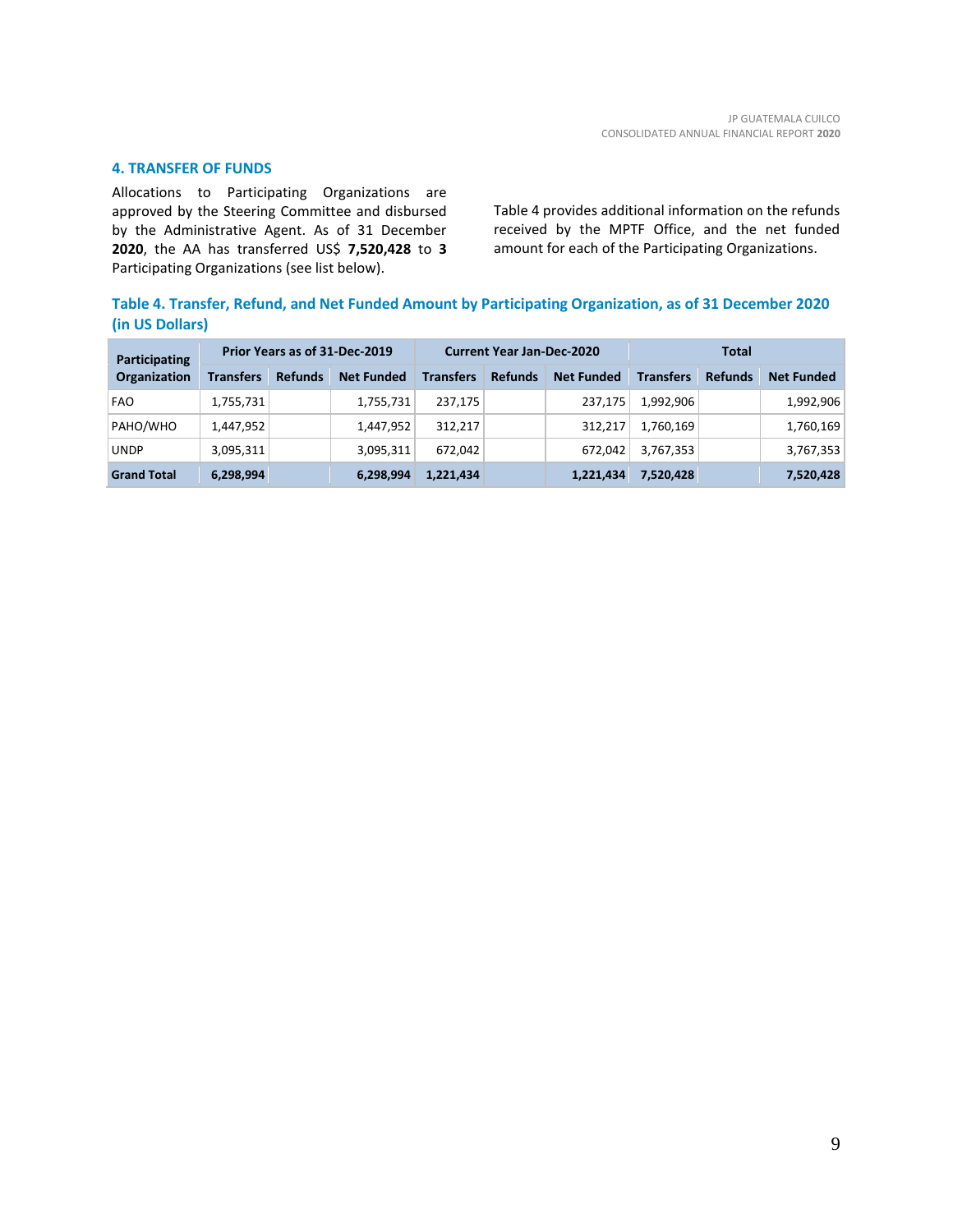#### JP GUATEMALA CUILCO CONSOLIDATED ANNUAL FINANCIAL REPORT **2020**

# **5. EXPENDITURE AND FINANCIAL DELIVERY RATES**

All final expenditures reported for the year **2020** were submitted by the Headquarters of the Participating Organizations. These were consolidated by the MPTF Office.

Project expenditures are incurred and monitored by each Participating Organization, and are reported as per the agreed upon categories for inter-agency harmonized reporting. The reported expenditures were submitted via the MPTF Office's online expenditure reporting tool. The **2020** expenditure data has been posted on the MPTF Office GATEWAY a[t http://mptf.undp.org/factsheet/fund/JGT20.](http://mptf.undp.org/factsheet/fund/JGT20)

# **5.1 EXPENDITURE REPORTED BY PARTICIPATING ORGANIZATION**

In **2020**, US\$ **1,221,434** was net funded to Participating Organizations, and US\$ 1,674,366 was reported in expenditure.

As shown in table below, the cumulative net funded amount is US\$ **7,520,428** and cumulative expenditures reported by the Participating Organizations amount to US\$ **7,089,651**. This equates to an overall Fund expenditure delivery rate of **94** percent.

# **Table 5.1. Net Funded Amount, Reported Expenditure, and Financial Delivery by Participating Organization, as of 31 December 2020 (in US Dollars)**

|                                      |                           |                                    | <b>Expenditure</b>                      |                                     |                   |                           |
|--------------------------------------|---------------------------|------------------------------------|-----------------------------------------|-------------------------------------|-------------------|---------------------------|
| Participating<br><b>Organization</b> | Approved<br><b>Amount</b> | <b>Net Funded</b><br><b>Amount</b> | <b>Prior Years</b><br>as of 31-Dec-2019 | <b>Current Year</b><br>Jan-Dec-2020 | <b>Cumulative</b> | <b>Delivery Rate</b><br>% |
| <b>FAO</b>                           | 1,992,906                 | 1,992,906                          | 1,572,912                               | 365,356                             | 1,938,268         | 97.26                     |
| PAHO/WHO                             | 1,760,169                 | 1,760,169                          | 1,193,201                               | 369,342                             | 1,562,543         | 88.77                     |
| <b>UNDP</b>                          | 3,767,353                 | 3,767,353                          | 2,649,172                               | 939,668                             | 3,588,839         | 95.26                     |
| <b>Grand Total</b>                   | 7,520,428                 | 7,520,428                          | 5,415,285                               | 1,674,366                           | 7,089,651         | 94.27                     |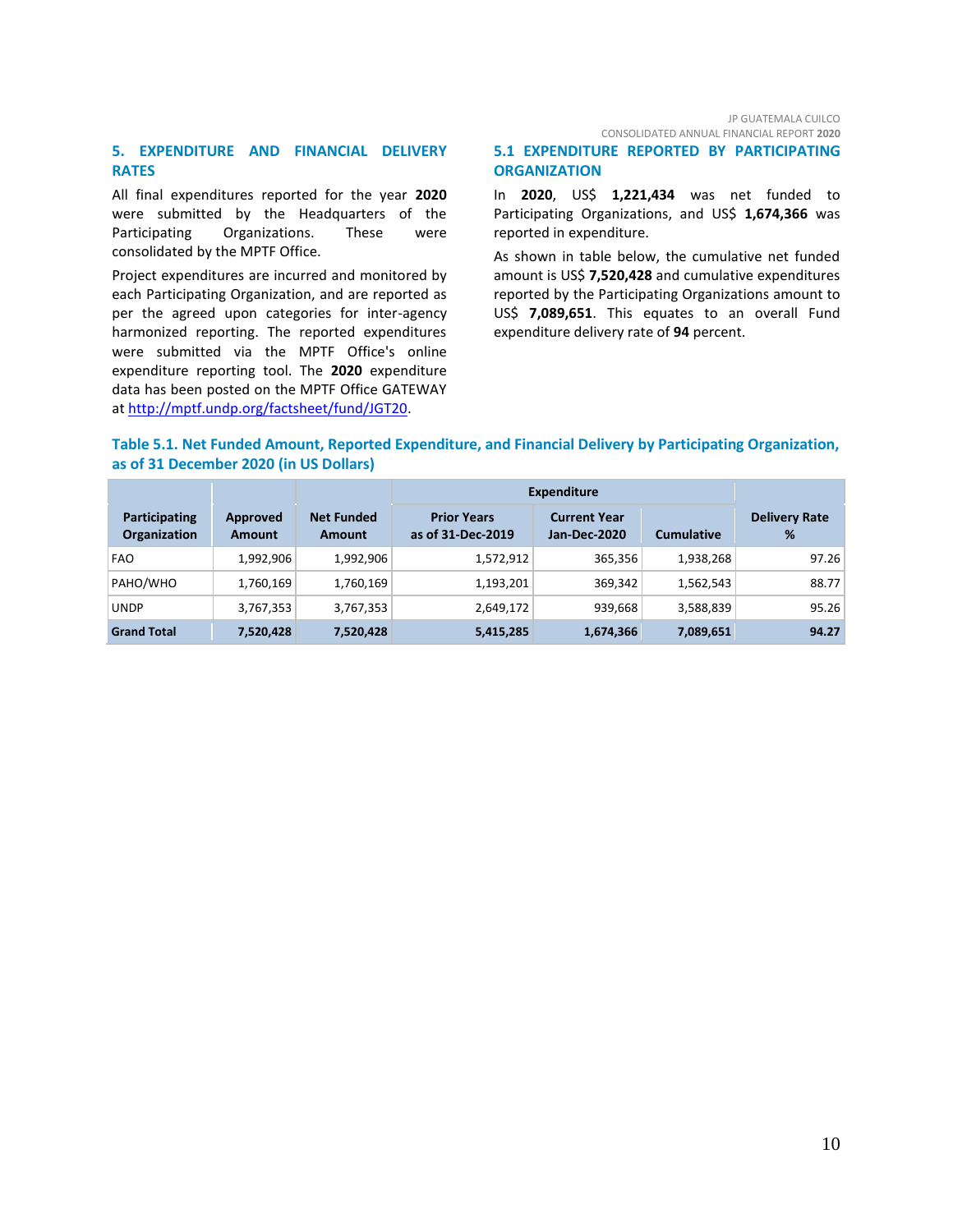# **5.2 EXPENDITURE REPORTED BY CATEGORY**

Project expenditures are incurred and monitored by each Participating Organization and are reported as per the agreed categories for inter-agency harmonized reporting. See table below.

# **2012 CEB Expense Categories**

- 1. Staff and personnel costs
- 2. Supplies, commodities and materials
- 3. Equipment, vehicles, furniture and depreciation
- 4. Contractual services<br>5. Travel
- **Travel**
- 6. Transfers and grants
- 7. General operating expenses
- 8. Indirect costs

\_\_\_\_\_\_\_\_\_\_\_\_\_\_\_\_\_\_\_\_\_\_

# **Table 5.2. Expenditure by UNDG Budget Category, as of 31 December 2020 (in US Dollars)**

|                                           | <b>Expenditure</b>                      |                                     |              |                                                     |
|-------------------------------------------|-----------------------------------------|-------------------------------------|--------------|-----------------------------------------------------|
| Category                                  | <b>Prior Years</b><br>as of 31-Dec-2019 | <b>Current Year</b><br>Jan-Dec-2020 | <b>Total</b> | <b>Percentage of Total</b><br><b>Programme Cost</b> |
| Staff & Personnel Cost                    | 935,309                                 | 217,717                             | 1,153,026    | 17.40                                               |
| Suppl, Comm, Materials                    | 507,761                                 | 234,049                             | 741,810      | 11.20                                               |
| Equip, Veh, Furn, Depn                    | 333,735                                 | 44,105                              | 377,840      | 5.70                                                |
| <b>Contractual Services</b>               | 1,867,351                               | 706,041                             | 2,573,393    | 38.84                                               |
| Travel                                    | 167,121                                 | 27,087                              | 194,208      | 2.93                                                |
| <b>Transfers and Grants</b>               | 513,606                                 | 195,550                             | 709,156      | 10.70                                               |
| <b>General Operating</b>                  | 736,517                                 | 140,283                             | 876,799      | 13.23                                               |
| <b>Programme Costs Total</b>              | 5,061,401                               | 1,564,831                           | 6,626,232    | 100.00                                              |
| <sup>1</sup> Indirect Support Costs Total | 353,884                                 | 109,534                             | 463,419      | 6.99                                                |
| <b>Total</b>                              | 5,415,285                               | 1,674,366                           | 7,089,651    |                                                     |

**1 Indirect Support Costs** charged by Participating Organization, based on their financial regulations, can be deducted upfront or at a later stage during implementation. The percentage may therefore appear to exceed the 7% agreed-upon for on-going projects. Once projects are financially closed, this number is not to exceed 7%.